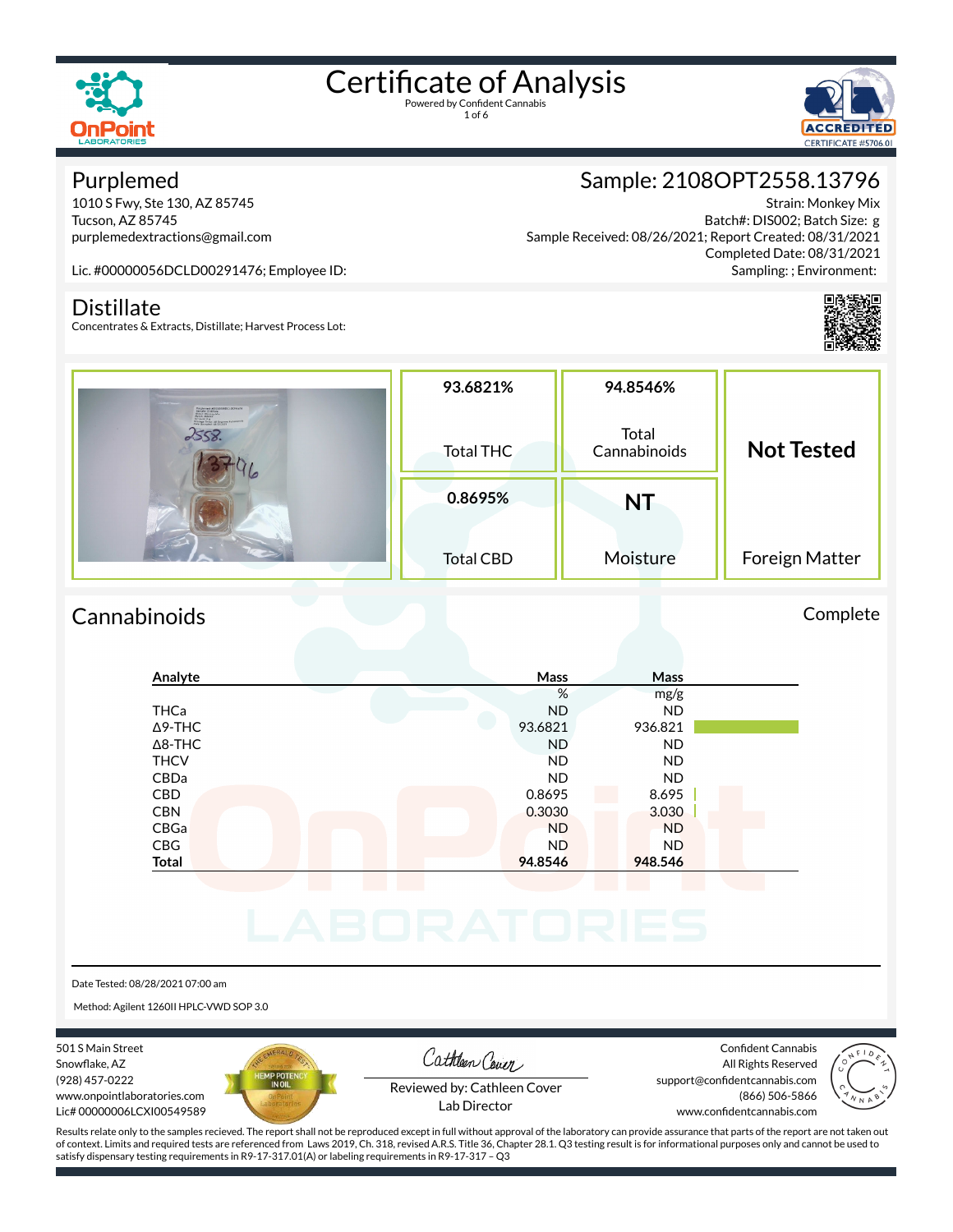

2 of 6



### Purplemed

1010 S Fwy, Ste 130, AZ 85745 Tucson, AZ 85745 purplemedextractions@gmail.com Sample: 2108OPT2558.13796 Strain: Monkey Mix

Batch#: DIS002; Batch Size: g Sample Received: 08/26/2021; Report Created: 08/31/2021 Completed Date: 08/31/2021 Sampling: ; Environment:

Lic. #00000056DCLD00291476; Employee ID:

### **Distillate**

Concentrates & Extracts, Distillate; Harvest Process Lot:

satisfy dispensary testing requirements in R9-17-317.01(A) or labeling requirements in R9-17-317 – Q3

### Microbials Pass



## **Analyte Limit Units Status** CFU/g **CFU/g** Aspergillus **Aspergillus Notifically Aspergillus Notifically** *Notifically Notifically Aspergillus* **<b>ND** Pass E. Coli 100.0000 ND Pass **Salmonella** Not Detected in 1g **ND** Pass Date Tested: 08/28/2021 12:00 am Method: Agilent AriaMx qPCR 501 S Main Street Confident Cannabis Cathleen Cover Snowflake, AZ All Rights Reserved (928) 457-0222 support@confidentcannabis.com Reviewed by: Cathleen Cover www.onpointlaboratories.com (866) 506-5866 Lab DirectorLic# 00000006LCXI00549589 www.confidentcannabis.com Results relate only to the samples recieved. The report shall not be reproduced except in full without approval of the laboratory can provide assurance that parts of the report are not taken out of context. Limits and required tests are referenced from Laws 2019, Ch. 318, revised A.R.S. Title 36, Chapter 28.1. Q3 testing result is for informational purposes only and cannot be used to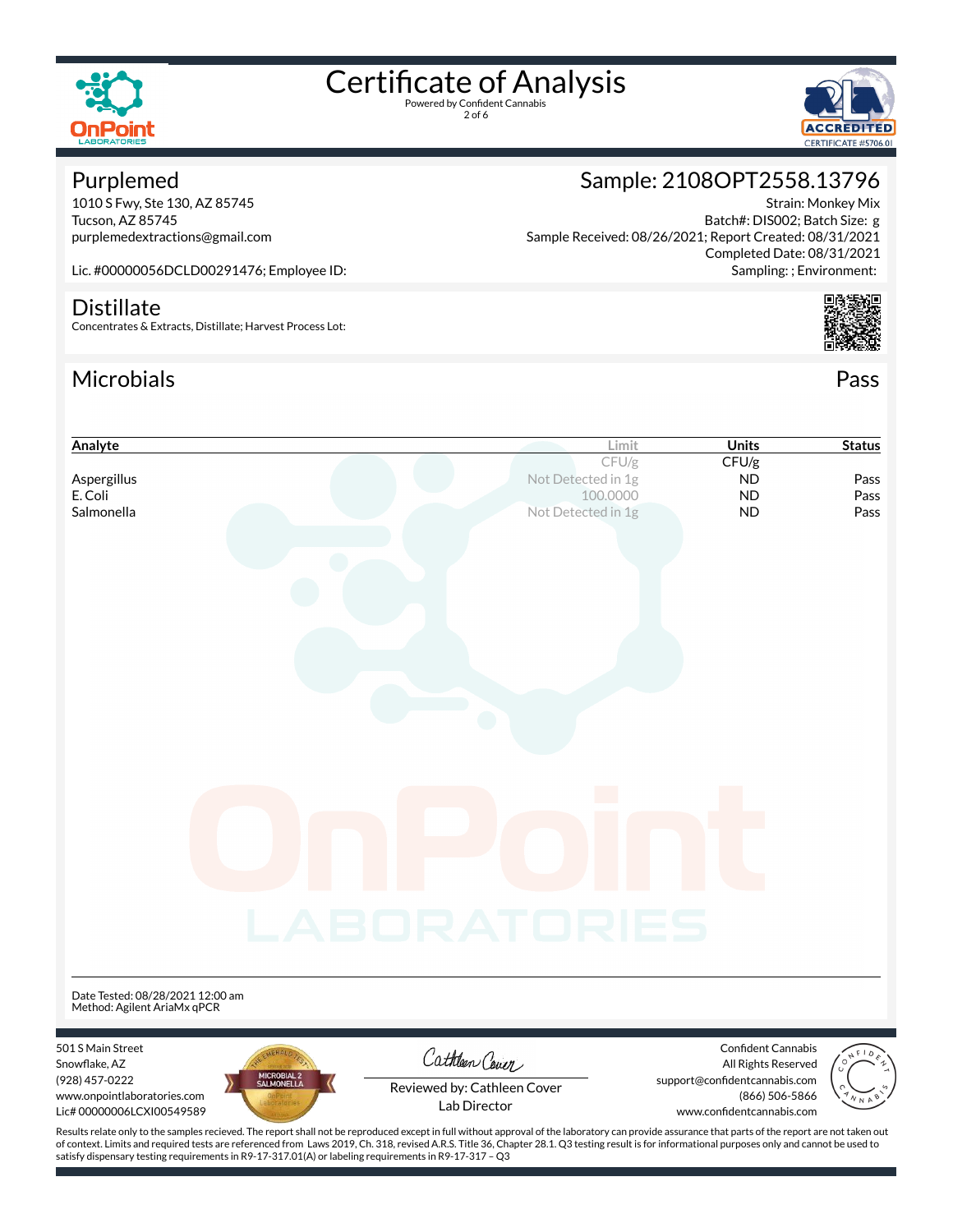



### Purplemed

1010 S Fwy, Ste 130, AZ 85745 Tucson, AZ 85745 purplemedextractions@gmail.com

### Sample: 2108OPT2558.13796

Strain: Monkey Mix Batch#: DIS002; Batch Size: g Sample Received: 08/26/2021; Report Created: 08/31/2021 Completed Date: 08/31/2021 Sampling: ; Environment:

Lic. #00000056DCLD00291476; Employee ID:

#### **Distillate**

Concentrates & Extracts, Distillate; Harvest Process Lot:

### Mycotoxins Pass





|                                                                  | Analyte                 | LOQ<br>Limit       | Units | <b>Status</b>      |
|------------------------------------------------------------------|-------------------------|--------------------|-------|--------------------|
|                                                                  |                         | PPM<br>PPM         | PPM   |                    |
|                                                                  | Ochratoxin A            | 10.0000<br>20.0000 | ND    | Pass               |
|                                                                  | <b>Total Aflatoxins</b> | 10.0000<br>20.0000 | ND    | Pass               |
|                                                                  |                         |                    |       |                    |
|                                                                  |                         |                    |       |                    |
|                                                                  |                         |                    |       |                    |
|                                                                  |                         |                    |       |                    |
|                                                                  |                         |                    |       |                    |
|                                                                  |                         |                    |       |                    |
|                                                                  |                         |                    |       |                    |
|                                                                  |                         |                    |       |                    |
|                                                                  |                         |                    |       |                    |
|                                                                  |                         |                    |       |                    |
|                                                                  |                         |                    |       |                    |
|                                                                  |                         |                    |       |                    |
|                                                                  |                         |                    |       |                    |
|                                                                  |                         |                    |       |                    |
|                                                                  |                         |                    |       |                    |
|                                                                  |                         | <b>COL</b>         |       |                    |
|                                                                  |                         |                    |       |                    |
|                                                                  |                         |                    |       |                    |
|                                                                  |                         |                    |       |                    |
|                                                                  |                         |                    |       |                    |
|                                                                  |                         |                    |       |                    |
|                                                                  |                         |                    |       |                    |
|                                                                  |                         |                    |       |                    |
|                                                                  |                         | ABORATORIES        |       |                    |
|                                                                  |                         |                    |       |                    |
|                                                                  |                         |                    |       |                    |
|                                                                  |                         |                    |       |                    |
| Date Tested: 08/29/2021 12:00 am<br>Method: Agilent Ultivo LC/MS |                         |                    |       |                    |
|                                                                  |                         |                    |       |                    |
|                                                                  |                         |                    |       |                    |
| 501 S Main Street                                                | AERALO                  | $C_0$ theory       |       | Confident Cannabis |

Snowflake, AZ (928) 457-0222 www.onpointlaboratories.com Lic# 00000006LCXI00549589



Cathleen Cever

All Rights Reserved support@confidentcannabis.com (866) 506-5866 www.confidentcannabis.com



Reviewed by: Cathleen Cover Lab Director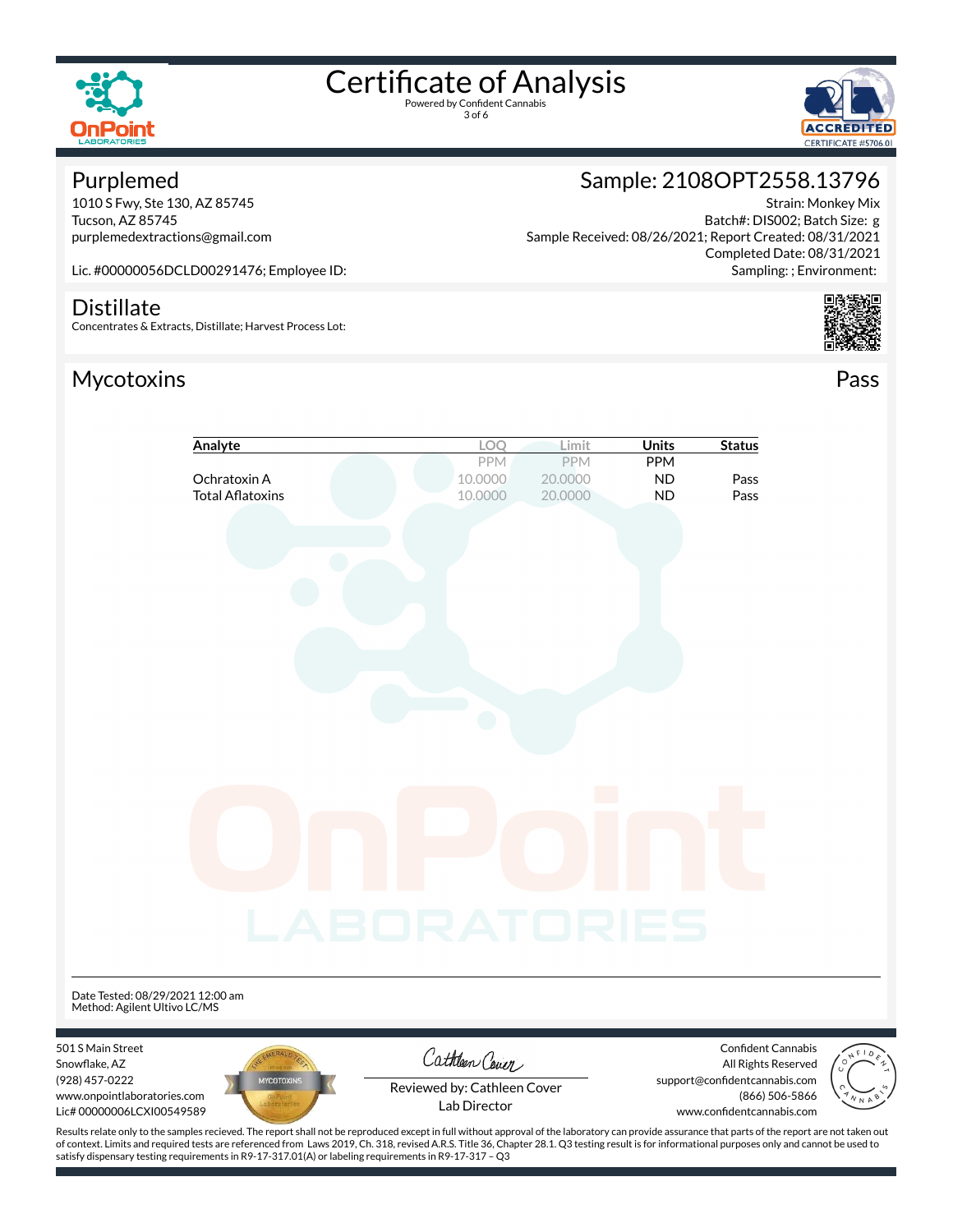



### Purplemed

1010 S Fwy, Ste 130, AZ 85745 Tucson, AZ 85745 purplemedextractions@gmail.com Sample: 2108OPT2558.13796 Strain: Monkey Mix

Batch#: DIS002; Batch Size: g Sample Received: 08/26/2021; Report Created: 08/31/2021 Completed Date: 08/31/2021 Sampling: ; Environment:

Lic. #00000056DCLD00291476; Employee ID:

#### **Distillate**

Concentrates & Extracts, Distillate; Harvest Process Lot:

### Heavy Metals **Pass**





|                                                                 | Analyte             | Mass                                                            | LOQ    | Limit   | <b>Status</b>                                                              |
|-----------------------------------------------------------------|---------------------|-----------------------------------------------------------------|--------|---------|----------------------------------------------------------------------------|
|                                                                 |                     | PPB                                                             | PPB    | PPB     |                                                                            |
|                                                                 | Arsenic             | <b>ND</b>                                                       | 200.00 | 400.00  | Pass                                                                       |
|                                                                 | Cadmium             | $<$ LOQ                                                         | 200.00 | 400.00  | Pass                                                                       |
|                                                                 | Lead                | <loq< td=""><td>500.00</td><td>1000.00</td><td>Pass</td></loq<> | 500.00 | 1000.00 | Pass                                                                       |
|                                                                 | Mercury             | $<$ LOQ                                                         | 600.00 | 1200.00 | Pass                                                                       |
|                                                                 |                     |                                                                 |        |         |                                                                            |
| Date Tested: 08/31/2021 12:00 am<br>Method: Agilent 7800 ICP MS |                     | <b>_ABORATORIES</b>                                             |        |         |                                                                            |
|                                                                 |                     |                                                                 |        |         |                                                                            |
| 501 S Main Street<br>Snowflake, AZ<br>(928) 457-0222            | <b>HEAVY METALS</b> | Cathleen Cover                                                  |        |         | Confident Cannabis<br>All Rights Reserved<br>sunnort@confidentcannabis.com |

Snowflake, AZ (928) 457-022 www.onpointlaboratories.com Lic# 00000006LCXI00549589



support@confidentcannabis.com (866) 506-5866



Reviewed by: Cathleen Cover Lab Director

www.confidentcannabis.com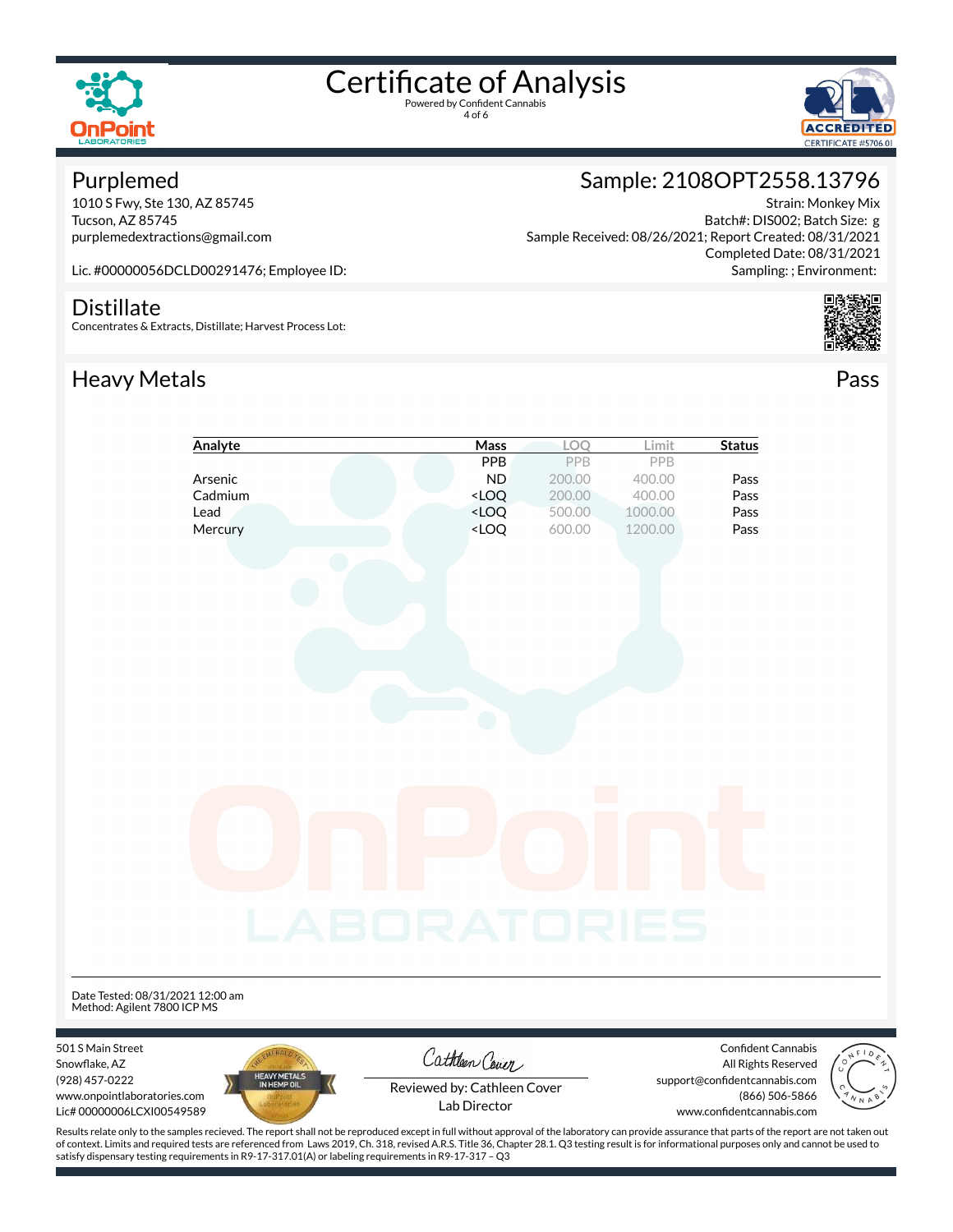



### Purplemed

1010 S Fwy, Ste 130, AZ 85745 Tucson, AZ 85745 purplemedextractions@gmail.com

### Sample: 2108OPT2558.13796

Strain: Monkey Mix Batch#: DIS002; Batch Size: g Sample Received: 08/26/2021; Report Created: 08/31/2021 Completed Date: 08/31/2021 Sampling: ; Environment:

Lic. #00000056DCLD00291476; Employee ID:

### **Distillate**

Concentrates & Extracts, Distillate; Harvest Process Lot:

### Pesticides **Passage Contract Contract Contract Contract Contract Contract Contract Contract Contract Contract Contract Contract Contract Contract Contract Contract Contract Contract Contract Contract Contract Contract Cont**

| Analyte             | LOO        | Limit      | Units      | Status | Analyte            | <b>LOO</b> | Limit      | <b>Units</b> | <b>Status</b> |
|---------------------|------------|------------|------------|--------|--------------------|------------|------------|--------------|---------------|
|                     | <b>PPM</b> | <b>PPM</b> | <b>PPM</b> |        |                    | <b>PPM</b> | <b>PPM</b> | <b>PPM</b>   |               |
| <b>DDVP</b>         | 0.0500     | 0.1000     | <b>ND</b>  | Pass   | Hexythiazox        | 0.5000     | 1.0000     | <b>ND</b>    | Pass          |
| Abamectin           | 0.2500     | 0.5000     | <b>ND</b>  | Pass   | Imazalil           | 0.1000     | 0.2000     | <b>ND</b>    | Pass          |
| Acephate            | 0.2000     | 0.4000     | <b>ND</b>  | Pass   | Imidacloprid       | 0.2000     | 0.4000     | <b>ND</b>    | Pass          |
| Acequinocyl         | 1.0000     | 2.0000     | <b>ND</b>  | Pass   | Kresoxim Methyl    | 0.2000     | 0.4000     | <b>ND</b>    | Pass          |
| Acetamiprid         | 0.1000     | 0.2000     | <b>ND</b>  | Pass   | Malathion          | 0.1000     | 0.2000     | <b>ND</b>    | Pass          |
| Aldicarb            | 0.2000     | 0.4000     | <b>ND</b>  | Pass   | Metalaxyl          | 0.1000     | 0.2000     | <b>ND</b>    | Pass          |
| Azoxystrobin        | 0.1000     | 0.2000     | <b>ND</b>  | Pass   | Methiocarb         | 0.1000     | 0.2000     | <b>ND</b>    | Pass          |
| <b>Bifenazate</b>   | 0.1000     | 0.2000     | <b>ND</b>  | Pass   | Methomyl           | 0.2000     | 0.4000     | <b>ND</b>    | Pass          |
| Bifenthrin          | 0.1000     | 0.2000     | <b>ND</b>  | Pass   | Myclobutanil       | 0.1000     | 0.2000     | <b>ND</b>    | Pass          |
| <b>Boscalid</b>     | 0.2000     | 0.4000     | <b>ND</b>  | Pass   | Naled              | 0.2500     | 0.5000     | <b>ND</b>    | Pass          |
| Carbaryl            | 0.1000     | 0.2000     | <b>ND</b>  | Pass   | Oxamvl             | 0.5000     | 1.0000     | <b>ND</b>    | Pass          |
| Carbofuran          | 0.1000     | 0.2000     | <b>ND</b>  | Pass   | Paclobutrazol      | 0.2000     | 0.4000     | <b>ND</b>    | Pass          |
| Chlorantraniliprole | 0.1000     | 0.2000     | <b>ND</b>  | Pass   | Permethrins        | 0.1000     | 0.2000     | <b>ND</b>    | Pass          |
| Chlorfenapyr        | 0.5000     | 1.0000     | <b>ND</b>  | Pass   | Phosmet            | 0.1000     | 0.2000     | <b>ND</b>    | Pass          |
| Chlorpyrifos        | 0.1000     | 0.2000     | <b>ND</b>  | Pass   | Piperonyl Butoxide | 1.0000     | 2.0000     | <b>ND</b>    | Pass          |
| Clofentezine        | 0.1000     | 0.2000     | <b>ND</b>  | Pass   | Prallethrin        | 0.1000     | 0.2000     | <b>ND</b>    | Pass          |
| Cyfluthrin          | 0.5000     | 1.0000     | <b>ND</b>  | Pass   | Propiconazole      | 0.2000     | 0.4000     | <b>ND</b>    | Pass          |
| Cypermethrin        | 0.5000     | 1.0000     | <b>ND</b>  | Pass   | Propoxur           | 0.1000     | 0.2000     | <b>ND</b>    | Pass          |
| Daminozide          | 0.5000     | 1.0000     | <b>ND</b>  | Pass   | Pyrethrins         | 0.5000     | 1.0000     | <b>ND</b>    | Pass          |
| Diazinon            | 0.1000     | 0.2000     | <b>ND</b>  | Pass   | Pyridaben          | 0.1000     | 0.2000     | <b>ND</b>    | Pass          |
| Dimethoate          | 0.1000     | 0.2000     | <b>ND</b>  | Pass   | Spinosad           | 0.1000     | 0.2000     | <b>ND</b>    | Pass          |
| Ethoprophos         | 0.1000     | 0.2000     | <b>ND</b>  | Pass   | Spiromesifen       | 0.1000     | 0.2000     | <b>ND</b>    | Pass          |
| Etofenprox          | 0.2000     | 0.4000     | <b>ND</b>  | Pass   | Spirotetramat      | 0.1000     | 0.2000     | <b>ND</b>    | Pass          |
| Etoxazole           | 0.1000     | 0.2000     | <b>ND</b>  | Pass   | Spiroxamine        | 0.2000     | 0.4000     | <b>ND</b>    | Pass          |
| Fenoxycarb          | 0.1000     | 0.2000     | <b>ND</b>  | Pass   | Tebuconazole       | 0.2000     | 0.4000     | <b>ND</b>    | Pass          |
| Fenpyroximate       | 0.2000     | 0.4000     | <b>ND</b>  | Pass   | Thiacloprid        | 0.1000     | 0.2000     | <b>ND</b>    | Pass          |
| Fipronil            | 0.2000     | 0.4000     | <b>ND</b>  | Pass   | Thiamethoxam       | 0.1000     | 0.2000     | <b>ND</b>    | Pass          |
| Flonicamid          | 0.5000     | 1.0000     | <b>ND</b>  | Pass   | Trifloxystrobin    | 0.1000     | 0.2000     | <b>ND</b>    | Pass          |
| Fludioxonil         | 0.2000     | 0.4000     | <b>ND</b>  | Pass   |                    |            |            |              |               |



Date Tested: 08/29/2021 12:00 am Method: Agilent Ultivo LC/MS

501 S Main Street Snowflake, AZ (928) 457-0222 www.onpointlaboratories.com Lic# 00000006LCXI00549589



Cathleen Cover

Confident Cannabis All Rights Reserved support@confidentcannabis.com (866) 506-5866



Reviewed by: Cathleen Cover Lab Director

www.confidentcannabis.com